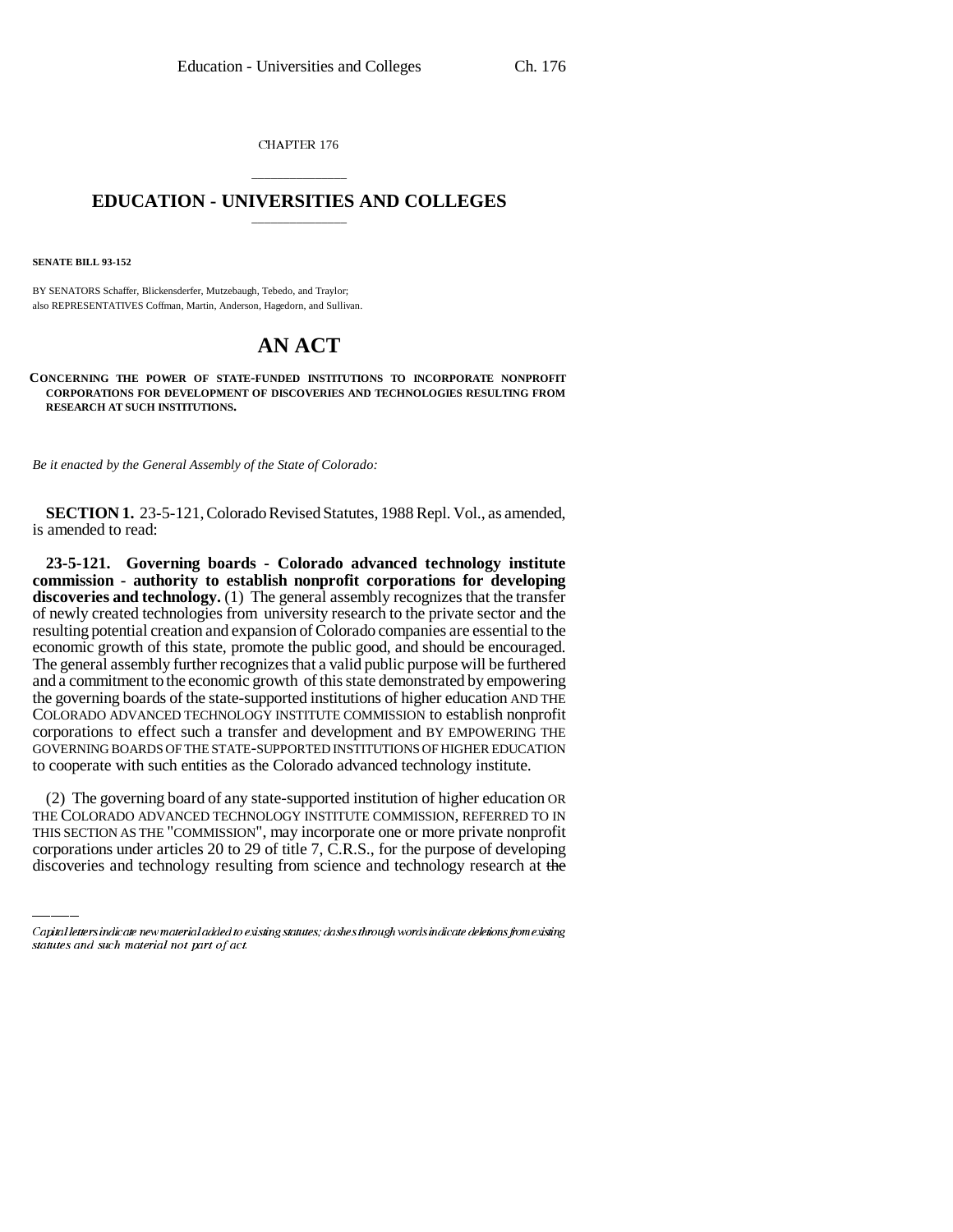SUCH STATE-SUPPORTED institution OF HIGHER EDUCATION OR THE COLORADO ADVANCED TECHNOLOGY INSTITUTE, AS APPROPRIATE. Such a corporation shall have all rights and powers of a private nonprofit corporation organized under the laws of this state and shall not be an agency of state government or a department or political subdivision thereof and shall not be subject to any provisions of law affecting only governmental or public entities; except that provisions as provided for in section 23-1-108 (1) (f) regarding affirmative action shall be followed. ANY NONPROFIT CORPORATION INCORPORATED PURSUANT TO THE PROVISIONS OF THIS SUBSECTION (2) BY THE COLORADO ADVANCED TECHNOLOGY INSTITUTE SHALL ANNUALLY FILE WITH THE GENERAL ASSEMBLY A COPY OF THE CORPORATION'S ANNUAL REPORT.

(3) The governing board of any state-supported institution of higher education OR THE COMMISSION may transfer to a corporation incorporated pursuant to subsection (2) of this section all rights to discoveries and technologies resulting from science and technology research at the SUCH STATE-SUPPORTED institution OF HIGHER EDUCATION OR AT THE COLORADO ADVANCED TECHNOLOGY INSTITUTE, AS APPROPRIATE. Such transfer may be made in consideration of the corporation's undertaking to develop the technology for the benefit of the STATE-SUPPORTED institution OF HIGHER EDUCATION OR THE COLORADO ADVANCED TECHNOLOGY INSTITUTE, AS APPROPRIATE, and the state. Any such rights to discoveries and technologies which are transferred to the corporation by a governing board OR BY THE COMMISSION shall not be further transferred by the corporation without adequate consideration being received therefor.

(4) Prior to the transfer to a corporation incorporated pursuant to subsection (2) of this section of all rights to discoveries and technologies resulting from science and technology research at the ANY STATE-SUPPORTED institution OF HIGHER EDUCATION OR THE COLORADO ADVANCED TECHNOLOGY INSTITUTE, the governing board of any SUCH state-supported institution OF HIGHER EDUCATION OR THE COMMISSION, AS APPROPRIATE, shall enter into an agreement with said corporation which shall include the terms of financial remuneration due the institution.

(5) As a means of carrying out the purposes stated in this section, the governing board of any state-supported institution of higher education OR THE COMMISSION may, through one or more corporations incorporated pursuant to subsection (2) of this section:

(a) Own and license rights to products, technology, and scientific information;

(b) Own shares in corporations engaged in the development, manufacture, or marketing of products, technology, or scientific information under a license from the governing board OR THE COMMISSION or a corporation incorporated pursuant to subsection (2) of this section;

(c) Participate as the general partner or as a limited partner, either directly or through a subsidiary corporation formed for that purpose, in limited partnerships, general partnerships, or joint ventures engaged in the development, manufacture, or marketing of products, technology, or scientific information under a license from the board OR THE COMMISSION or a corporation incorporated pursuant to subsection (2) of this section; EXCEPT THAT THE GOVERNING BOARD AND THE COMMISSION SHALL BE SUBJECT TO THE PROVISIONS OF SECTION 24-113-104, C.R.S., REGARDING COMPETITION WITH PRIVATE ENTERPRISE BY INSTITUTIONS OF HIGHER EDUCATION;